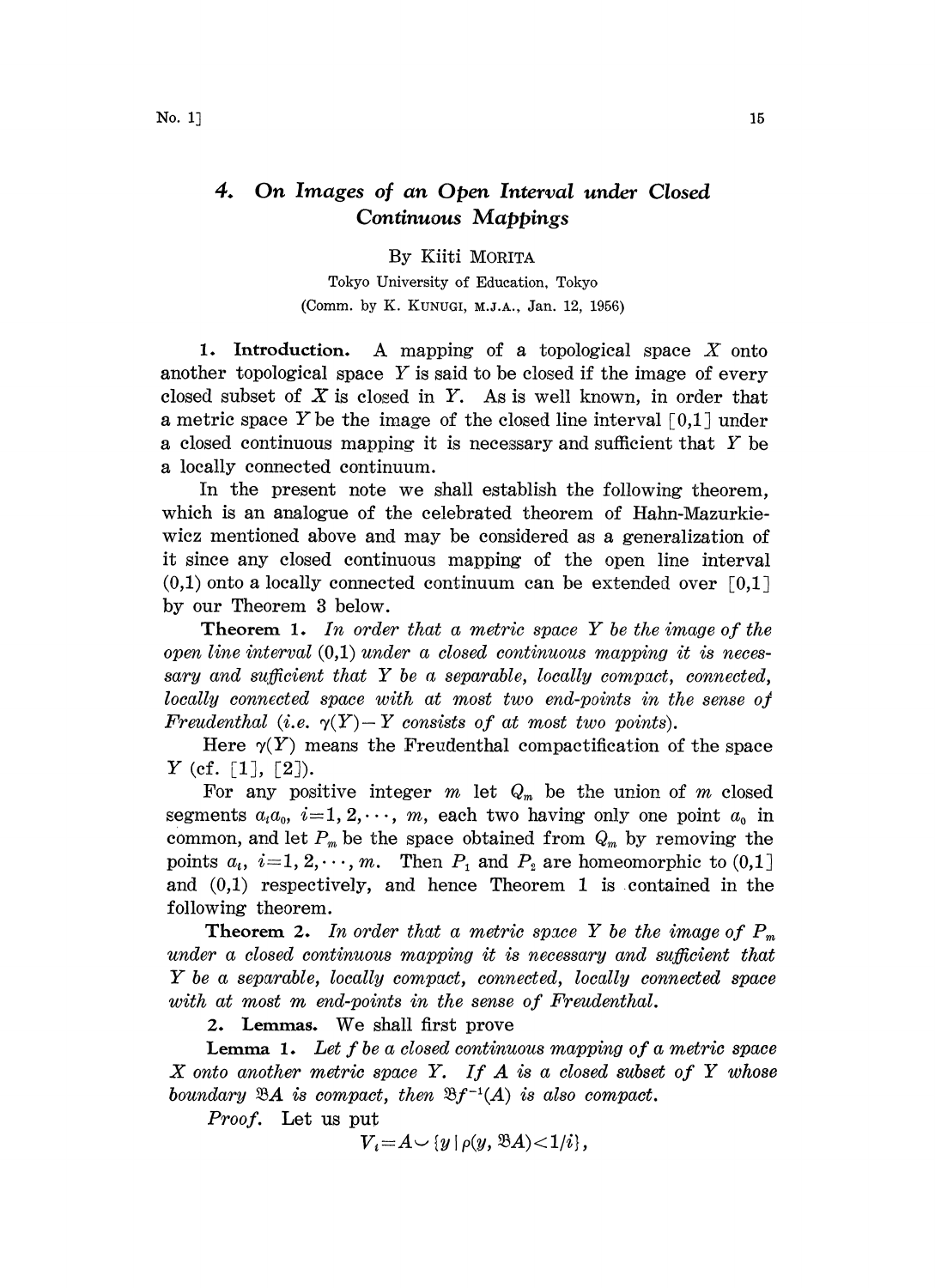where  $\rho$  denotes a metric of Y (in case  $\mathfrak{B}A=0$  we put  $V_i=A$ ). Then  $V_i$  is open and  $\{V_i\mid i=1, 2, \cdots\}$  has the property that for any open set H containing A there exists some  $V_i$  with  $V_i \subset H$ ; this is seen from the compactness of  $\mathcal{B}A$ .

Suppose that  $\mathfrak{B}f^{-1}(A)$  is not compact. Then there exist a countable number of points  $x_i$ ,  $i=1, 2, \dots$ , of  $\mathcal{B}f^{-1}(A)$  such that  $\{x_i\}$  has no limit point. Then we can find a discrete collection  $\{G_n\}$  of open sets of  $X$  such that

 $x_i \in G_i$  for  $i=1, 2, \dots; G_i \cap G_j=0$  for  $i \neq j$ 

and  $\{G_n\}$  is locally finite. Since each point  $x_i$  belongs to the boundary of  $f^{-1}(A)$ , there exists a point  $x_i'$  of X such that

$$
x_i'\notin f^{-1}(A),\quad x_i'\in G_i\cap f^{-1}(V_i).
$$

Then the set C consisting of all points  $x_i$ ,  $i=1, 2, \cdots$  is closed, and hence if we put  $H=Y-f(C)$ , H is an open set of Y. Since  $x'_{i} \notin f^{-1}(A)$ , we have  $A \subset H$ . Hence there exists some  $V_{i}$  such that  $V_i \subset H$ . This implies that  $f(x_i') \notin V_i$  for some i. On the other hand we have chosen the point x so that  $x_i \in f^{-1}(V_i)$ . This is a contradiction. Thus Lemma <sup>1</sup> is proved.

**Lemma 2.** Let  $f$  be a closed continuous mapping of a metric space  $X$  onto another metric space  $Y$ . If  $X$  is separable or locally compact or locally connected, so also is Y.

This is proved for the first two properties by S. Hanai and the author  $\lceil 3 \rceil$ , and for the last property by R. L. Wilder  $\lceil 5 \rceil$  and G. T. Whyburn  $[4]$ .

**Lemma 3.** Let  $R$  be a metric space which is a locally connected continuum. Let p be not a locally separating point of  $R<sup>1</sup>$  and let q be any point distinct from  $p$ . Then for any positive number  $\varepsilon$  there exists a finite  $\varepsilon$ -covering  $\{K_1, \dots, K_m\}$  of R such that each  $K_i$  is a locally connected continuum and any two consecutive sets  $K_i$ ,  $K_{i+1}$  have at least one common point and

 $p \in K_i$ ,  $p \notin K_i$  for  $i \geq 2$ ;  $q \in K_m$ .

*Proof.* By [5, Theorems III, 3.4, 3.6] there exists an  $\epsilon$ -covering  $\{L_1, \dots, L_s\}$  of R such that each  $L_i$  is a locally connected continuum and  $L<sub>1</sub>$  is the only set of the covering which contains p. Then there exists an open connected set  $V_0$  such that  $\overline{V}_0$  is locally connected and  $p \in V_0$ ,  $\overline{V}_0 \setminus L_i = 0$  for  $i > 1$ , by the same theorems quoted above; likewise there exists an open connected set G of diameter  $\lt$  such that  $L_1 \subset G$ . Since  $G-p$  is connected and  $L_1-V_0$  is compact, there exist a finite number of locally connected continua  $C_1, \dots, C_k$  such

<sup>1)</sup> That is,  $G-p$  is connected for any open connected set G of R; for this it is sufficient that there exists a basis  $\{W_a\}$  for neighborhoods of p such that  $W_a-p$  is connected for each  $\alpha$ .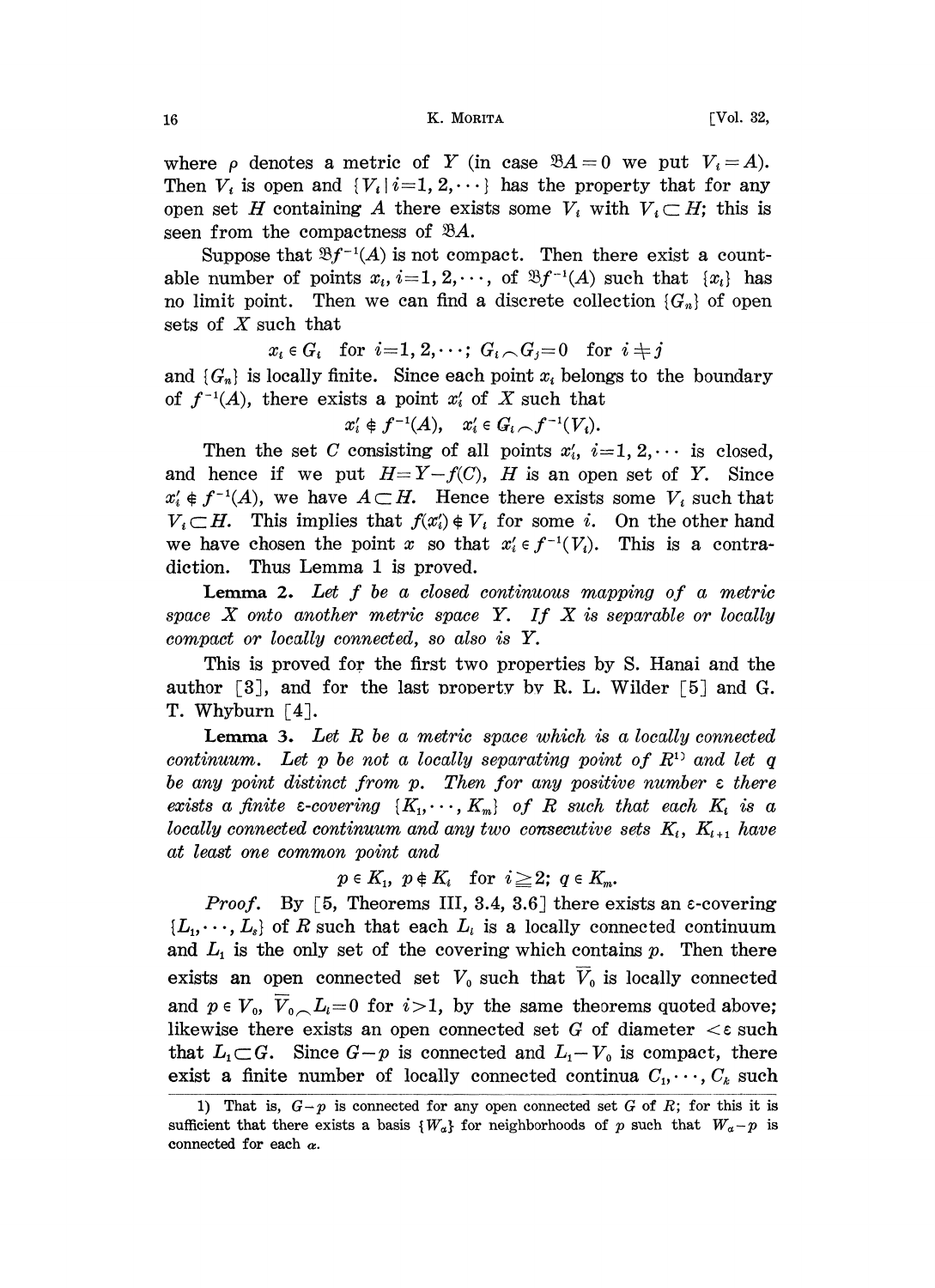that  $L_i - V_0 \subset \bigcup_{i=1}^k C_i \subset G - p$ . Since  $G - p$  is arcwise connected these continua are joined by arcs in  $G-p$  which, together with  $C_1, \dots, C_k$ form a locally connected continuum  $K_2$  (cf. [5, Theorem III, 3.15]). We arrange the sets  $K_2, L_2, L_3, \cdots, L_s$  (with repetitions) as a chain  $\{K_2, K_3, \dots, K_m\}$  (K<sub>i</sub> being some  $L_j$  or  $K_2$ ) which begins with  $K_2$  and ends with  $K_m$  containing q. If we put  $K_1=V_0$ , then  $\{K_1, K_2, \dots, K_m\}$ has the desired properties.

Lemma 4. Under the same assumptions of Lemma 3, there exists a continuous mapping f of the closed interval  $\lceil 0,1 \rceil$  onto R such that  $f(0)=p$ ,  $f(1)=q$  and  $f(t)\neq p$  for  $t>0$ ; the partial mapping  $f_0=f\, (0,1]$ is a closed continuous mapping of the semi-open interval (0,1] onto  $R-p$ .

Proof. Applying Lemma <sup>3</sup> repeatedly we can find <sup>a</sup> countable number of locally connected subcontinua

$$
K(i_1, \cdots, i_m), \quad i_1 = 1, \cdots, s_1; \quad i_k = 1, \cdots, s(i_1, \cdots, i_{k-1}); \quad k = 2, \cdots, m; \nm = 1, 2, \cdots
$$

of R, where repetitions of the same set are allowed and  $s_1 \geq 2$ ,  $s(i_1, \dots, i_{n-1}) \geq 2$ , with the following properties:

(1)  $\Re_m = \{K(i_1,\dots, i_m) | i_1,\dots, i_m\}$  is a  $2^{-m}$ -covering of R for each m.

(2) Let us define an order among the elements of  $\mathcal{R}_m$  as follows:  $K(i_1 \cdots, i_m) < K(j_1, \cdots, j_m)$  if  $i_1 < j_1$ , or  $i_r = j_r$  for  $r = 1, \cdots, n-1$  and  $i_n < j_n$  for some n with  $n \leq m$ ; then any two consecutive sets in this order have a point in common and the first element  $K(1,\dots,1)$  is the only set of  $\mathcal{R}_m$  containing p and the last element  $K(s_1, s(s_1), \cdots, s_m)$  $s(s_1, s(s_1), \dots)$  contains q.

 $(3) \quad K(i_1,\cdots,i_m)=\smash{\smash{\bigl\vert\!\!\!\bigr\vert\!\!\!\bigr\vert}}\, K(i_1,\cdots,i_m,i_{m+1})\,\vert\, i_{m+1}\!=\! 1,\cdots, s(i_1,\cdots,i_m)\rbrace\,.$ 

Corresponding to this series of subdivisions of R we can construct a countable number of closed subintervals

$$
T(i_1, \dots, i_m), \quad i_1 = 1, \dots, s_1; \quad i_k = 1, \dots, s(i_1, \dots, i_{k-1}); \ k = 2, \dots, m; \\
m = 1, 2, \dots
$$

of  $[0, 1]$  such that these intervals satisfy the conditions (1) to (3), with  $K(i_1,\dots, i_m)$  replaced by  $T(i_1,\dots, i_m)$  and with p, q replaced by 0,1 in  $\lceil 0,1 \rceil$  respectively, and an additional condition that two sets  $T(i_1,\dots, i_m)$ ,  $T(j_1,\dots, j_m)$  have only one common point or no common point according as they are consecutive sets or not.

For any real number t such that  $0 \le t \le 1$ , there exists a system  $(i_1, i_2, \dots)$  such that  $t \in T(i_1, \dots, i_m)$  for  $m=1, 2, \dots$ . Then  $\widehat{K}(i_1, i_2, \dots)$  $\cdots$ ,  $i_m$  |  $m=1, 2, \cdots$  consists of a single point which we will denote by  $f(t)$ . The mapping f is easily seen to be a single-valued continuous mapping from [0,1] onto R satisfying the condition of Lemma 4.

3. The Freudenthal compactification. We recall the definition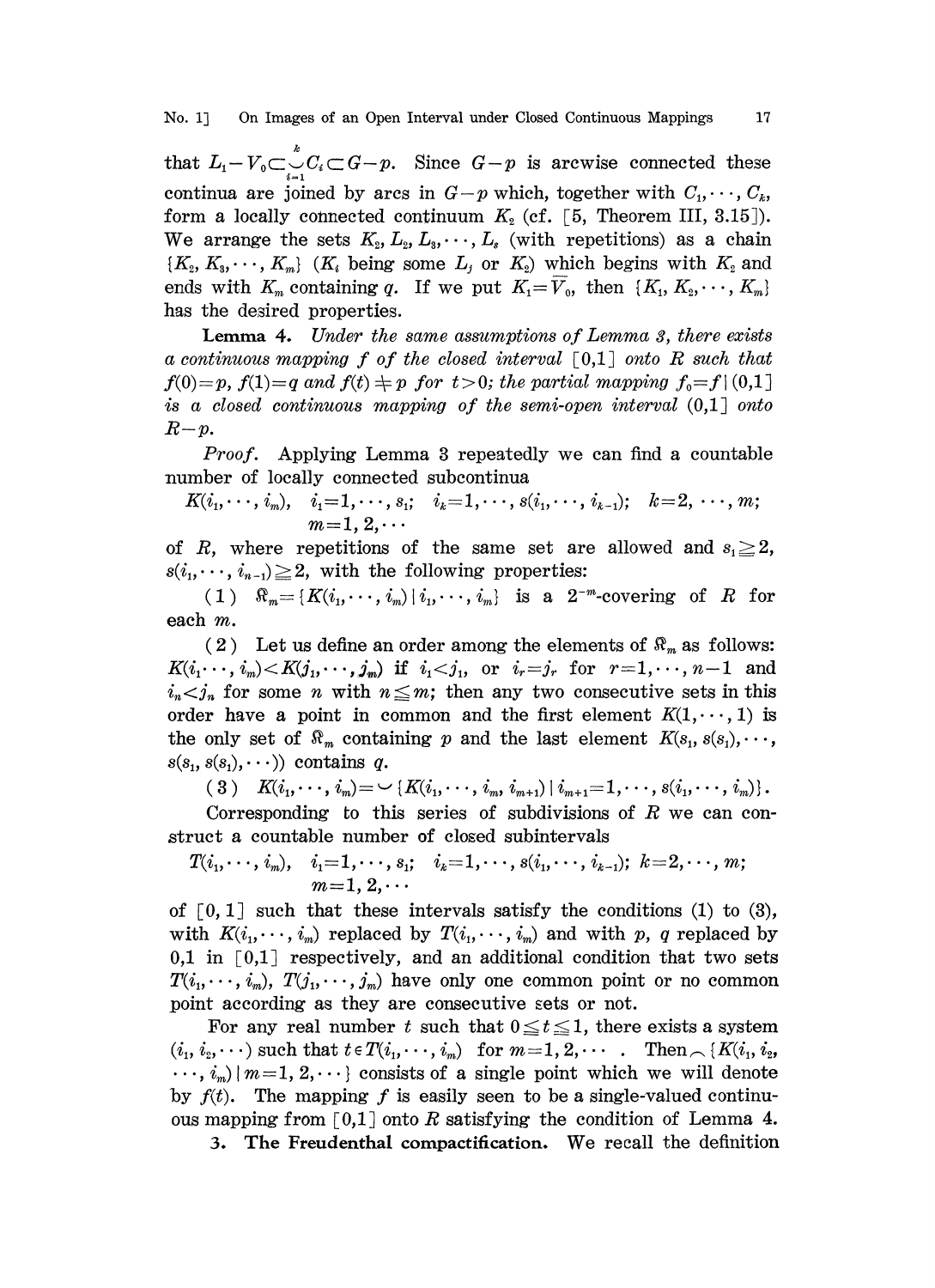of the Freudenthal compactification  $\lceil 1 \rceil$  by our method given in a previous paper  $\lceil 2 \rceil$ .

Let R be a semicompact Hausdorff space (i.e. every point of R has arbitrarily small neighborhoods with compact boundaries). Let We be the totality of all finite open coverings  $\{G_1, \dots, G_s\}$  of R such that  $\mathfrak{B}G_i$  are compact. Then R is completely regular and  $\mathfrak{M}$  is a completely regular uniformity of  $R$  agreeing with the topology of  $R$ . Let S be the completion of R with respect to the uniformity  $\mathfrak{M}$ . Then  $S$  has the following properties:

 $(a)$  S is a compact Hausdorff space containing R as a dense subset.

(b) For any point p of S and for any neighborhood U of p there exists an open set V containing p such that  $V\subset U$  and  $\mathfrak{B}V\subset R$ .

(c) For any two open sets G and H of R with compact boundaries,  $(G \vee H)^* = G^* \vee H^*$  where we put  $A^* = S - R - A$  for any open set A of R.

Conversely, the properties (a), (b) and (c) characterize  $S$ . This space S is denoted by  $\gamma(R)$ ; we call  $\gamma(R)$  the Freudenthal compactification of R. Each point of  $\gamma(R)-R$  is called an end-point of R in the sense of Freudenthal.

**Lemma 5.** If G is an open connected subset of  $\gamma(R)$  such that  $\mathfrak{B} G \subset R$ , then  $G \cap R$  is an open connected subset of R.

*Proof.* Suppose that there exist two open subsets  $H_1$ ,  $H_2$  of R such that  $G_{\text{in}}R = H_1 \sim H_2$ ,  $H_1 \sim H_2 = 0$ . Then the boundary of  $G_{\text{in}}R$ in the space R is compact and hence the boundary of  $H_i$  in the space R is likewise compact since  $\overline{H}_i \setminus R-H_i = \overline{H}_i \setminus R-(H_1 \setminus H_2) \subset (\overline{G}-G) \setminus R$ . Therefore we have from (c)  $G\subset (G\subset R)^*=(H_1\vee H_2)^*=H_1^*\vee H_2^*$ ,  $H_1^* \nightharpoonup H_2^* = (H_1 \nightharpoonup H_2)^* = 0$ . Since by the assumption G is connected we have  $G \setminus H_i^* = 0$  for some i and hence  $H_i = G \setminus H_i = (G \setminus H_i^*) \setminus R = 0$ . This proves our lemma.

**Theorem 3.** Let  $f$  be a closed continuous mapping of a semicompact metric space  $X$  onto a semicompact metric space  $Y$ . Then  $f$ can be extended to a continuous mapping of  $\gamma(X)$  onto  $\gamma(Y)$ ; in particular the number of end-points of  $X$  is not less than that of endpoints of Y.

*Proof.* Let  $\{H_1, \dots, H_m\}$  be any finite open covering of Y such that  $\mathfrak{B}H_i$  is compact for each i. Then there exists an open covering that  $\mathfrak{B}H_i$  is compact for each *i*. Then there exists an open covering  $\{K_1 \cdot \cdot \cdot, K_m\}$  such that  $\overline{K_i} \subset H_i$  and  $\mathfrak{B}K_i$  is compact for each *i* (cf. [2, Lemma 1]). Since  $\mathfrak{B}\overline{K_i} \subset \mathfrak{B}K_i$ , by Lemma 1 we see that  $\mathfrak{B}f^{-1}(\overline{K_i})$ is compact. Therefore if we put  $G_i=\text{Int } f^{-1}(\overline{K}_i), i=1,2,\cdots,m,$  $\{G_1,\dots,G_m\}$  is a finite open covering of X such that  $f^{-1}(K_i)\subset G_i\subset$  $f^{-1}(H_i)$  and  $\mathfrak{B}G_i$  is compact for each i.